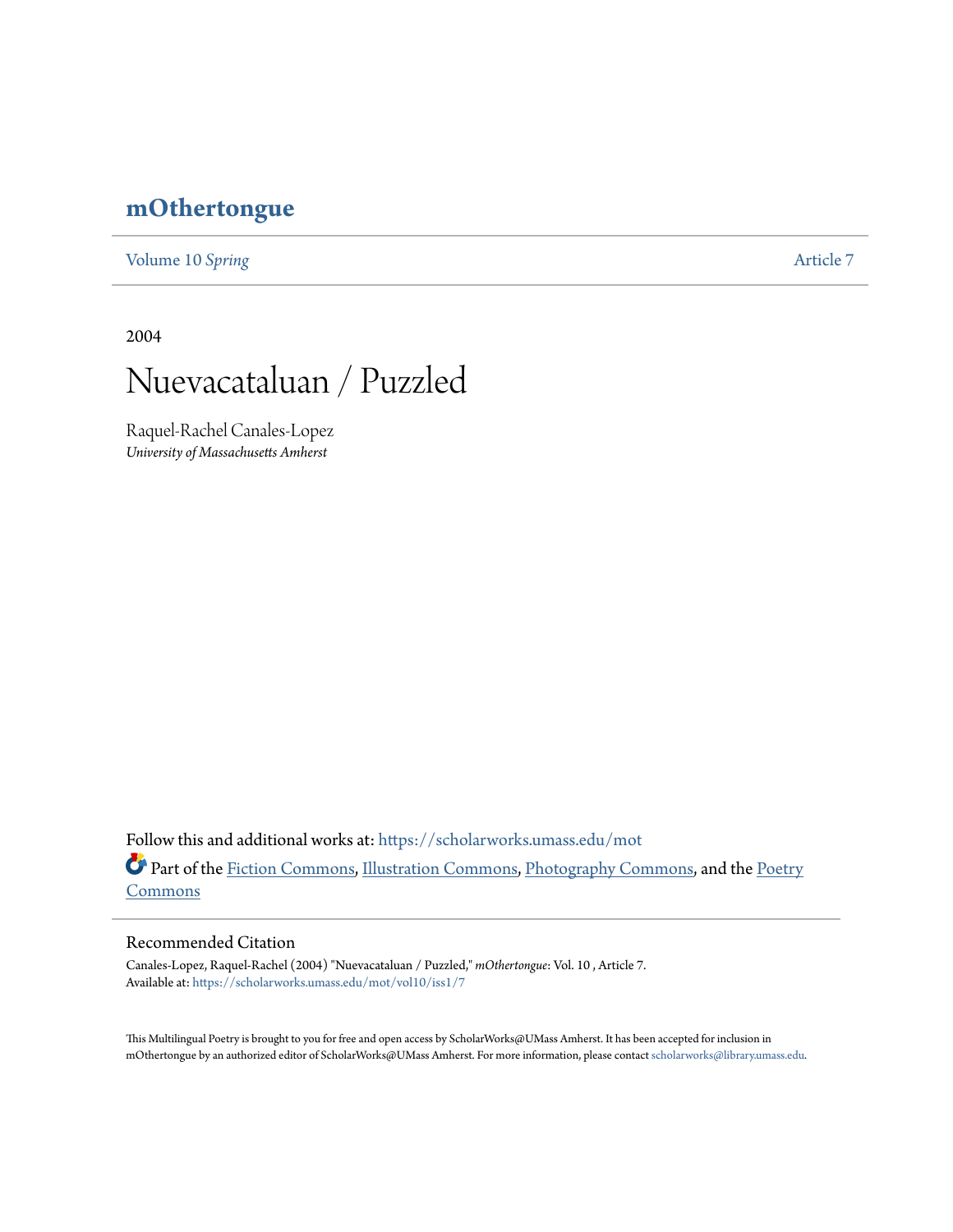## Raquel Canales-Lopez

### Nuevacataluan

Mi vida entre tres ciudades Mi lengua rota entre tres verdades que me dejan sin verdad.

Un dictador Un imperio Yun macharrán Que me hacen volverme a inventar,

At the end so much love is overwhelming So much love makes you Hate.

Una vida, tres ciudades Un Picasso UnWhitman Yun Morel.

Me entierro en el lugar del no ser Para así sin ser Ser todo a la vez... Ymemuero Mientras con vitalidad abro esa clau para al fin nunca ser Dona de casa seva.